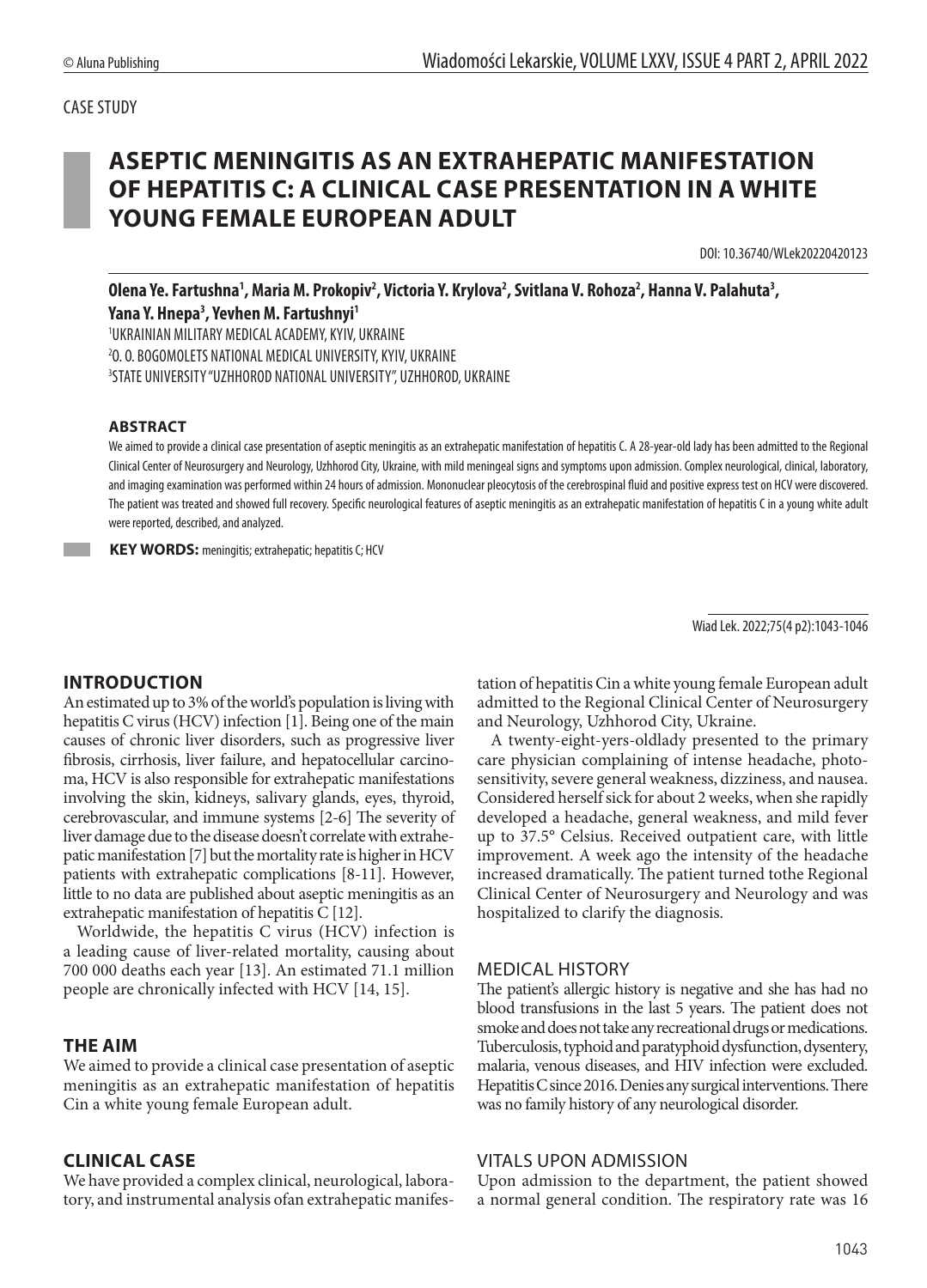breaths per minute, oxygen saturation was 99%, and blood pressure was 110/70 mm Hg. A heart rate of 70 beats per minute and a temperature of 36.6° C.

#### CLINICAL EXAMINATION

The skin and visible mucous membranes were clean, heaving a healthy appearance, pinkish. Moderate facial hyperemia. Peripheral lymph nodes were not palpable. Vesicular respiration in the lungs, no wheezing. The liver was slightly enlarged +2 cm. There were no traces of non-drug injections. No edema. The abdomen was soft and painless on palpation.

## NEUROLOGICAL STATUS

The patient was conscious and available for productive contact. Understood the addressed language and followed instructions. Anxious, low mood. Own language was preserved. Meningeal signspresented questionable stiffness in the occipital muscles. Eye slits  $D = S$ , pupils  $D = S$ . Movements of the eyeballs were in full. No diplopia. The face was symmetrical. Swallowing was not disturbed. The pharyngeal reflex and muscle tone in the extremities were preserved. Muscle strength in the extremities was diffusely reduced to 4.5 points. Tendon reflexes from the arms were high, and symmetrical, from the legs were high also,  $D = S$ . Left pathological carpal reflex was present. Surface sensitivity was not impaired. Pelvic functions with no issues. The patient was unsteady in Romberg's posture but the gaitwas intact.

## LABORATORY AND INSTRUMENTAL EXAMINATION RESULTS

MRIof the brain upon admission was without pathological changes. Cerebrospinal fluid on TORCH infection was negative. Cerebrospinal fluid analysis: protein 0.38, glucose - 2.80, cell count 120 (57% lymphocyte, 43% neutrophil), erythrocyte 8-10, light yellow color, slightly cloudy. Cerebrospinal fluid samples were found positive for HCV RNA by polymerase chain reaction. Bacteriological analysis of cerebrospinal fluid - negative.Express test on HCV - positive. Blood for borreliosis - negative.

Within three days after admission: General cerebrospinal fluid analysis: protein 0.69, glucose - 4.20, cell count 199 (98% lymphocyte, 2% neutrophil), erythrocyte 20-30, color light yellow, slightly cloudy;MRI of the brain: signs of intravenous hypotension.

# DIAGNOSIS

Aseptic meningitis as an extrahepatic manifestation of hepatitis C with mild paresis of the third pair of the right craniocerebral nerve, cephalic, and asthenic syndrome.

#### **DISCHARGE**

After treatment, clinical and laboratory improvements were noted: no complaints were voiced, and meningeal signs were not detected. However, mononuclear pleocytosis of the cerebrospinal fluid and an increased ALT persisted. The patient was discharged from the hospital in good condition under the supervision of a neurologist and an infectious disease specialist at the place of residence.

# **DISCUSSION**

HCV has a large public health impact across the world. The prevalence of infection is soaringin lower and middle-income countries. The highest is in Egypt 4.4-15.0%, Gabon 4.9-11.2%, Uzbekistan 11.3%, Cameroon 4.9-13.8%, Mongolia 9.6-10.8%, Pakistan 6.8%, Nigeria 3.1–8.4%, and Georgia 6.7% [16]. In contrast, in high-income countries, the prevalence of chronic HCV is below 2% [17, 18].

HCV infections are mainly caused by high-risk exposures and behaviors among specific populations (men who have sex with men, intravenous drug users, people with multiple sexual partners, people who had cosmetic practicessuch as tattooing, people who had blood transfusions, blood products, or organ donations, unsterile dental equipment, etc).No vaccine against hepatitis C exists and no effective pre- or post-exposure prophylaxis is available [1]. However, viral eradication reduces the rate of extrahepatic deaths significantly[19-21].

Reported extrahepatic manifestations of HCV represent a wide spectrum of disorders, such as mixed cryoglobulinemia, associated vasculitis with multi-organpathology, porphyria cutanea tarda, lichen planus, autoimmune and/or lymphoproliferative disorders,fatigue, depression, cognitive impairment,insulin resistance, diabetes mellitus, accelerated atherosclerosis, cardiovascular, renal, central nervous system diseases, and increased cardiovascular disease morbidity and mortality [22-26]. However,data about meningitis as an extrahepatic manifestation of hepatitis C is very limited [12, 27].

HCV infection is an independent predictorof stroke and cerebrovascular death [28]. HCV viral load is independently associated withearly, asymptomatic carotid atherosclerosis [29]. However, there are only single reports of incidence of acute aseptic meningitis as an extrahepatic manifestation of hepatitis C [12, 27].

Viral meningitis is the most common form of meningitis worldwide [30]. Viral infection causes the inflammation of the meninges with an associated abnormal cell count in the cerebrospinal fluid [31]. Appropriate and timely evaluation is critical. As in the above-described clinical case, meningitis typically presents with the acute onset of fever, headache, photophobia, neck stiffness,nausea, vomiting, and signs of meningeal irritation [32]. Enteroviruses (Coxsackie or Echovirus groups) are the most common cause of viral meningitis across all age groups [33]. Herpes viruses that cause meningitis include herpes simplex virus 1 and 2, varicella-zoster virus, cytomegalovirus, Epstein-Barr virus, and human herpesvirus 6. Other viral causes include adenovirus, lymphocytic choriomeningitis virus, influenza, parainfluenza, and mumps [33]. Arboviruses that can cause viral meningitis include West Nile virus, Zika, chikungun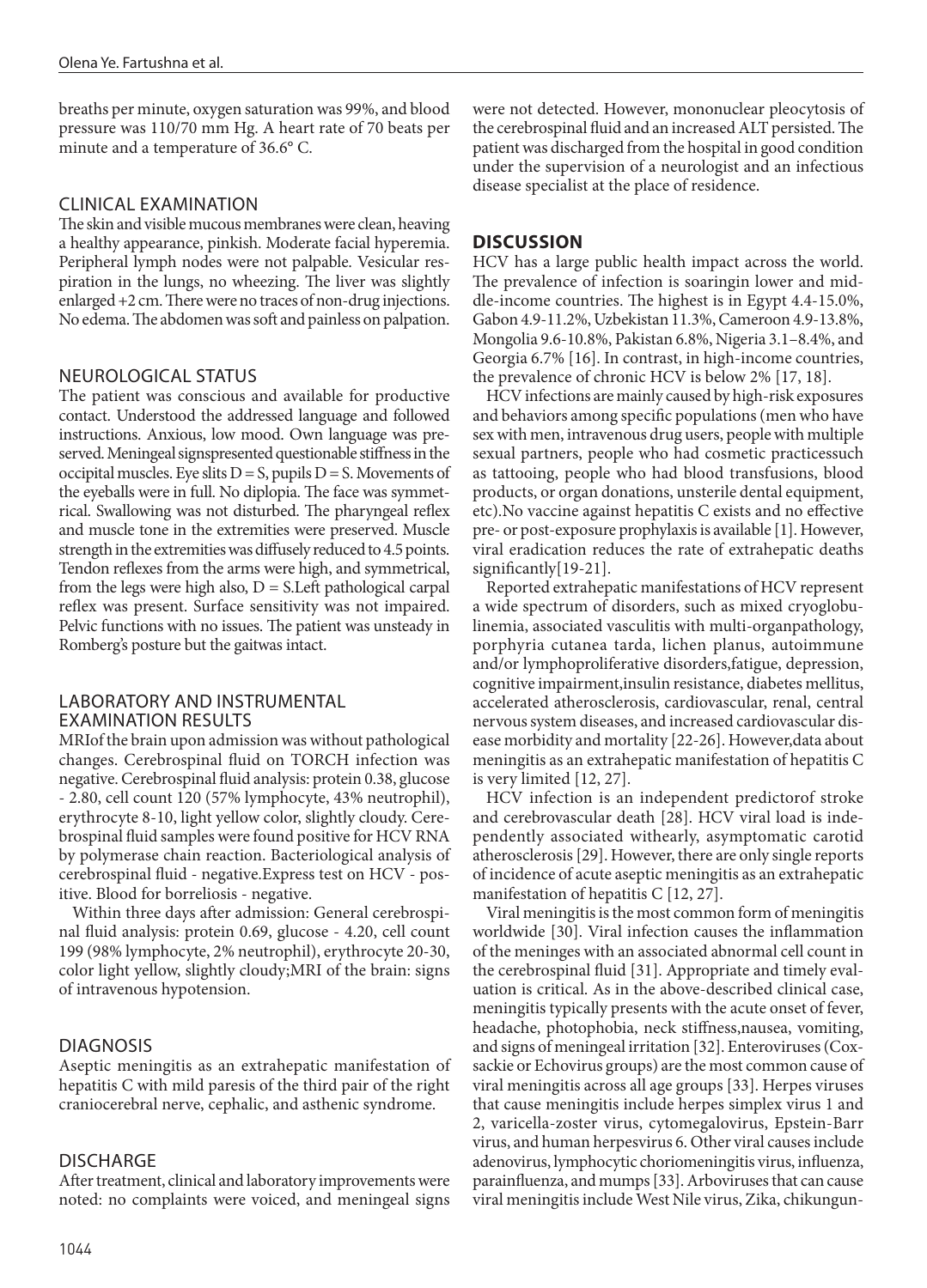ya, dengue, LaCross, Saint Louise encephalitis, Powassan, and eastern equine encephalitis virus [32]. The flavivirus family (HCV) is very rarely mentioned in the literature as the etiological agent of meningitis [34, 35].

# **CONCLUSIONS**

HCV infection can cause significant extrahepatic manifestations and should beconsidered a systemic disease rather than a single (liver)disease [24]. Over 30 different conditions have been associated with chronic HCV infection. In general, the appearance of extrahepatic manifestations of HCV infection is unpredictable. The severity ofthese disorders does not necessarily correlate with theseverity of hepatic disease because even in cases of quietlyactive chronic hepatitis, as in the presented clinical case, a substantial interruption of healthand quality of life can occur. HCV should be considered in differential diagnoses of patients with meningitis.

# **REFERENCES**

- 1. Averhoff F.M., Glass N., Holtzman D. Global burden of hepatitis C: considerations for healthcare providers in the United States. Clin Infect Dis. 2012;55(1):S10-5. doi: 10.1093/cid/cis361.
- 2. Cacoub P., Saadoun D. Extrahepatic Manifestations of Chronic HCV Infection. N Engl J Med. 2021;384(11):1038-1052. doi: 10.1056/ NEJMra2033539.
- 3. Moosavy S.H., Davoodian P., Nazarnezhad M.A. et al. Epidemiology, transmission, diagnosis, and outcome of Hepatitis C virus infection. Electron Physician. 2017;9(10):5646-5656. doi: 10.19082/5646.
- 4. Viganò M., Colombo M. Extrahepatic Manifestations of Hepatitis C Virus. Gastroenterol Clin North Am. 2015;44(4):775-91. doi: 10.1016/j. gtc.2015.07.006.
- 5. Prokopiv M.M., Slabkiy G.O., Fartushna O.Y. Prospective analysis of the epidemiology of cerebrovascular disease and stroke among the adult population of Kyiv City, Ukraine. Wiad. Lek. 2021;74(10):2599-2604. doi: 10.36740/WLek202110213.
- 6. Fartushna O.Ye., Vinychuk S.M. Tranzytorni ishemichni ataky [Transient Ischemic Attacks]. Kyiv: PH «Avitsena». 2014, 216 p. (in Ukrainian).
- 7. Extrahepatic Manifestations of Hepatitis C Virus Infection. By Lucija Virović Jukić and Dominik Kralj. 2017. doi: 10.5772/intechopen.70728.
- 8. Lee M.H., Yang H.I., Lu S.N. et al. R.E.V.E.A.L.-HCV Study Group. Chronic hepatitis C virus infection increases mortality from hepatic and extrahepatic diseases: a community-based long-term prospective study. J Infect Dis. 2012;206(4):469-77. doi: 10.1093/infdis/jis385.
- 9. Maasoumy B., Wedemeyer H. Natural history of acute and chronic hepatitis C. Best Pract Res Clin Gastroenterol. 2012;26(4):401-12. doi: 10.1016/j.bpg.2012.09.009.
- 10. Omland L.H., Jepsen P., Krarup H. et al. DANVIR Cohort Study. Increased mortality among persons infected with hepatitis C virus. Clin Gastroenterol Hepatol. 2011;9(1):71-8. doi: 10.1016/j.cgh.2010.09.014.
- 11. Uto H., Stuver S.O., Hayashi K. et al. Increased rate of death related to presence of viremia among hepatitis C virus antibody-positive subjects in a community-based cohort study. Hepatology. 2009;50(2):393-9. doi: 10.1002/hep.23002.
- 12. Lee T.H., Lee K.O., Kim Y.S. et al. Cryptococcal meningitis in a patient with chronic hepatitis C treated with pegylated-interferon and ribavirin. Korean J Intern Med. 2014;29(3):370-374. doi:10.3904/ kjim.2014.29.3.370.
- 13. Lanini S., Easterbrook P.J., Zumla A. et al. Hepatitis C: global epidemiology and strategies for control. Clin Microbiol Infect. 2016;22(10):833-838. doi: 10.1016/j.cmi.2016.07.035.
- 14. Schillie S., Wester C., Osborne M. et al. CDC Recommendations for Hepatitis C Screening Among Adults - the United States, 2020. MMWR Recomm Rep. 2020;69(2):1-17. doi: 10.15585/mmwr.rr6902a1.
- 15. Spearman C.W., Dusheiko G.M., Hellard M. et al. Lancet. 2019;394(10207):1451-1466. doi: 10.1016/S0140-6736(19)32320-7.
- 16. Petruzziello A., Marigliano S., Loquercio G. et al. Global epidemiology of hepatitis C virus infection: An update of the distribution and circulation of hepatitis C virus genotypes. World J Gastroenterol. 2016;22(34):7824- 40. doi: 10.3748/wjg.v22.i34.7824.
- 17. Ott J.J., Stevens G.A., Groeger J. et al. Global epidemiology of hepatitis B virus infection: new estimates of age-specific HBsAg seroprevalence and endemicity. Vaccine. 2012;30(12):2212-9. doi: 10.1016/j. vaccine.2011.12.116.
- 18. Gower E., Estes C., Blach S. et al. Global epidemiology and genotype distribution of the hepatitis C virus infection. J Hepatol. 2014;61(1):S45- 57. doi: 10.1016/j.jhep.2014.07.027.
- 19. Backus L.I., Boothroyd D.B., Phillips B.R. et al. A sustained virologic response reduces risk of all-cause mortality in patients with hepatitis C. Clin Gastroenterol Hepatol. 2011;9(6):509-516.e1. doi: 10.1016/j. cgh.2011.03.004.
- 20. Hsu Y.C., Lin J.T., Ho H.J. et al. Antiviral treatment for hepatitis C virus infection is associated with improved renal and cardiovascular outcomes in diabetic patients. Hepatology. 2014;59(4):1293-302. doi: 10.1002/ hep.26892.
- 21. Kawamura Y., Ikeda K., Arase Y. et al. Viral elimination reduces incidence of malignant lymphoma in patients with hepatitis C. Am J Med. 2007;120(12):1034-41. doi: 10.1016/j.amjmed.2007.06.022.
- 22. Cacoub P., Comarmond C., Domont F. et al. Extrahepatic manifestations of chronic hepatitis C virus infection. Ther Adv Infect Dis. 2016;3(1):3-14. doi:10.1177/2049936115585942.
- 23. Basanets A.V., Ostapenko T.A., Cherkesov V.V. et al. Sudden cardiac death at workplace. Ukrainian Journal of occupational health. 2014;2(39):13– 20. doi:10.33573/ujoh2014.02.013.
- 24. Kuna L., Jakab J., Smolic R. et al. HCV extrahepatic manifestations. J Clin TranslHepatol 2019;7(2):172–182. doi: 10.14218/JCTH.2018.00049.
- 25. Fartushna O.Ye., Prokopiv M.M. Aktual'nist' problemy tserebrovaskulyarnykh zakhvoryuvan', tranzytornykh ishemichnykh atak ta vdoskonalennya yikh diahnostyky v systemi okhorony zdorov'ya v Ukrayini [Actuality of the problem of cerebrovascular diseases, transient ischemic attacks, and improvement of their diagnostics in the health care system in Ukraine]. Problemy viys'kovoyi okhorony pratsi: Zb. nauk. prats' Ukrayins'koyi viys'kovo-medychnoyi akademiyi [Problems in military health care. Collection of Science of the Ukrainian Military Medical Academy]. Kyiv: UMMA. 2007;19:335-342. (In Ukrainian).
- 26. Flores-Chávez A., Carrion J.A., Forns X. et al. Extrahepatic manifestations associated with Chronic Hepatitis C Virus Infection. Rev Esp Sanid Penit. 2017;19(3):87-97. doi: 10.4321/S1575-06202017000300004.
- 27. Malyy V.P., Nartov P.V. Seroznyy menynhyt kak redkaya forma vnepechenochnykh proyavlenyy khronycheskoho vyrusnoho hepatyta C [Aseptic meningitis as a rare form of extrahepatic manifestations of chronic viral hepatitis C. Clinical immunology].Clinical immunology. Allergology. Infectology: a publication for practitioners. 2011;2 (41):59-60 (In Russian).
- 28. Adinolfi L.E., Restivo L., Zampino R. et al.Chronic HCV infection is a risk of atherosclerosis. Role of HCV andHCV-related steatosis. Atherosclerosis. 2012;221:496–502. doi: 10.1016/j.atherosclerosis.2012.01.051.